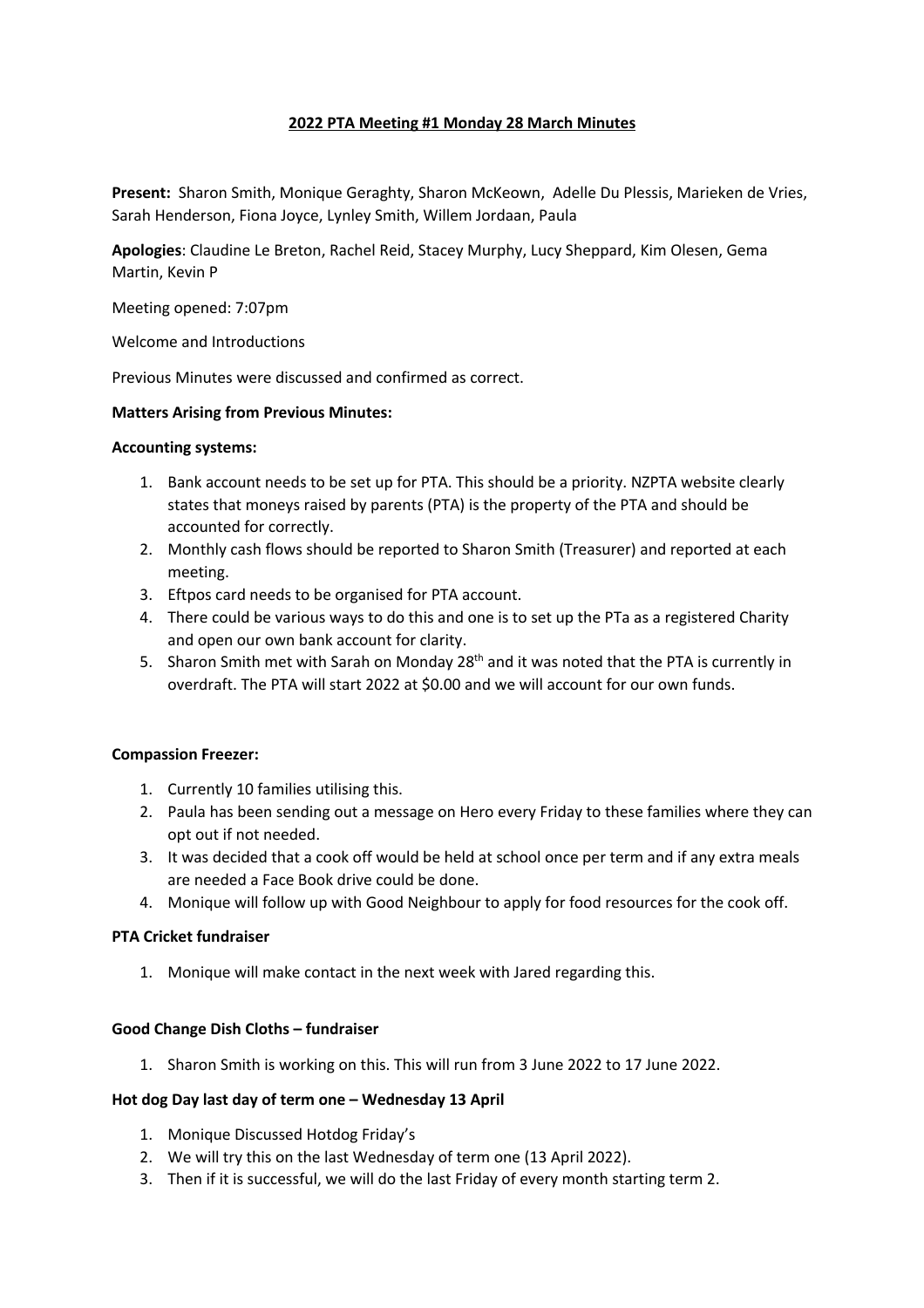4. Monique to talk to office staff to set up on Hero for ordering

### **Colour Run**

1. Will be held at a later date. TBC

### **Uniform Sale**

- 1. Adele still happy to run this.
- 2. \$180 was made plus 4 payments through eftpos that need to be accounted for.
- 3. Locate cook books and Adele will sell these at uniform sales.

# **General Business**

# 1. **Committee roles will be updated and loaded on to website** –

- Sharon M will try to locate PTA committee roles and send to Monique.
- Monique will contact Jodie Whale regarding any PTA committee roles that may have been produced.
- Committee roles will be passed on to Marieken to be updated.

# **2. PTA Flyer to be updated –**

• Monique to update flyer and give to Brook for publishing and putting in new enrolment packs

# **3. Recruiting new PTA members-**

• Due to COVID and not having meetings/fundraising opportunities for new parents to be involved in, it was decided that each Kea, Kiwi and Tui class would be approached and asked for a parent class rep to attend a PTA meeting. Monique will draft a letter to go to class teachers to pass on.

# **4. New Fundraising ideas –**

- Sharon Smith had a great idea of a Graeme Norton Style event with successful sporting and business personal. Tables will be sold and possibly some single seating. Sharon and Monique to Champion this and look at dates for later in the year.
- Bitching Bingo Monique to look into this.

# **5. PTA Constitution –**

- Monique to look into and get ideas to present at the next meeting.
- 6. Office chair
	- Set up an facebook auction for the office chair or, use it for an auction for golf day or Graeme Norton event.

# **Up-coming Events:**

- Hotdog day last day of term, 13 April
- Good Change dish cloth fundraiser 3 June to 17 June
- Compassion freezer cook off Wed 25 May